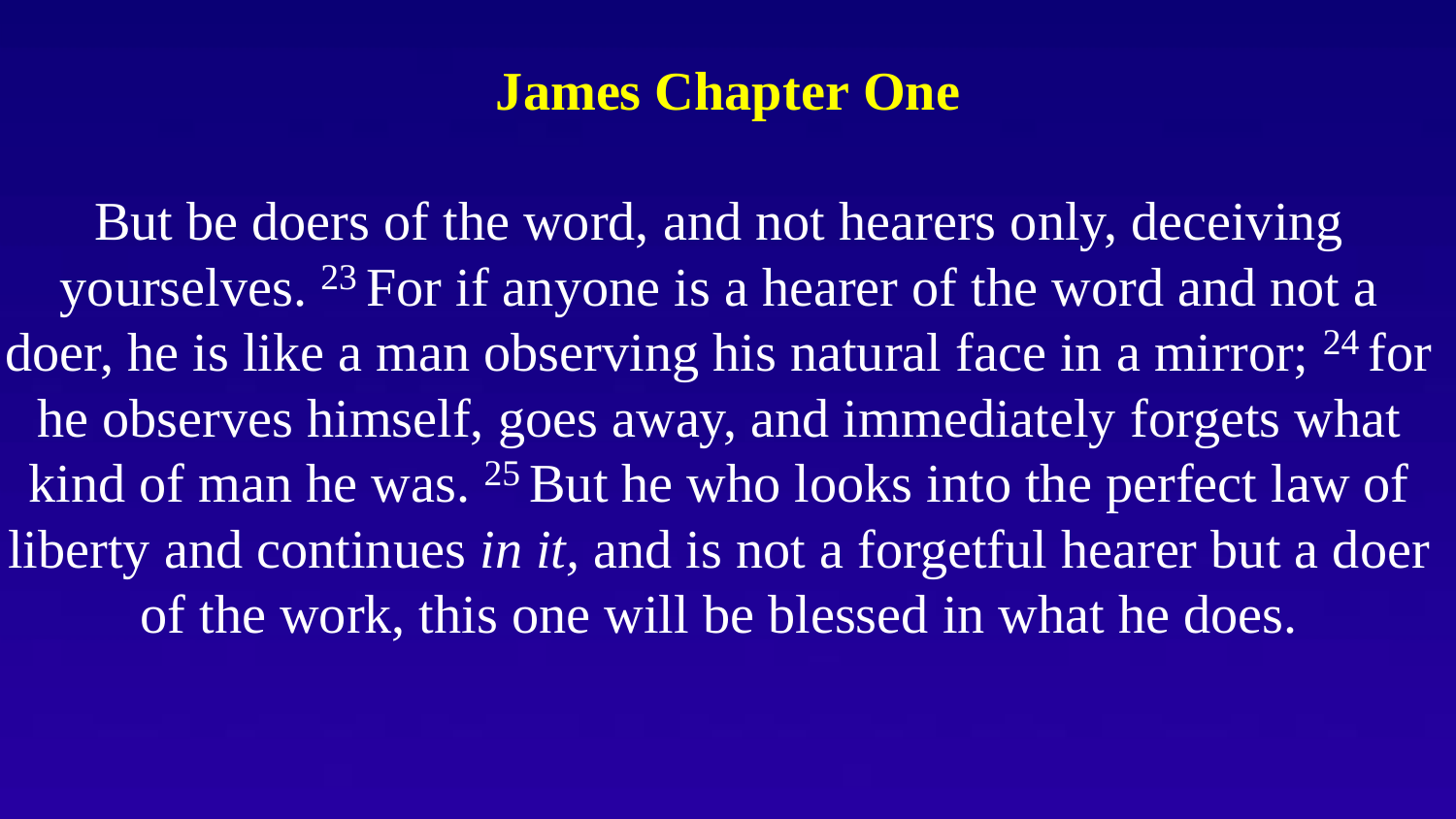#### **Four Old People Welcome Jesus Into the World**

In all four cases these old people are pictures as very devout and godly saints

Elizabeth and Zechariah walked in all the commandments of the law and were righteous before God (Luke 1:6) Simeon is looking for the consolation of Israel (2:25) Anna is looking for the redemption of Jerusalem (2:38)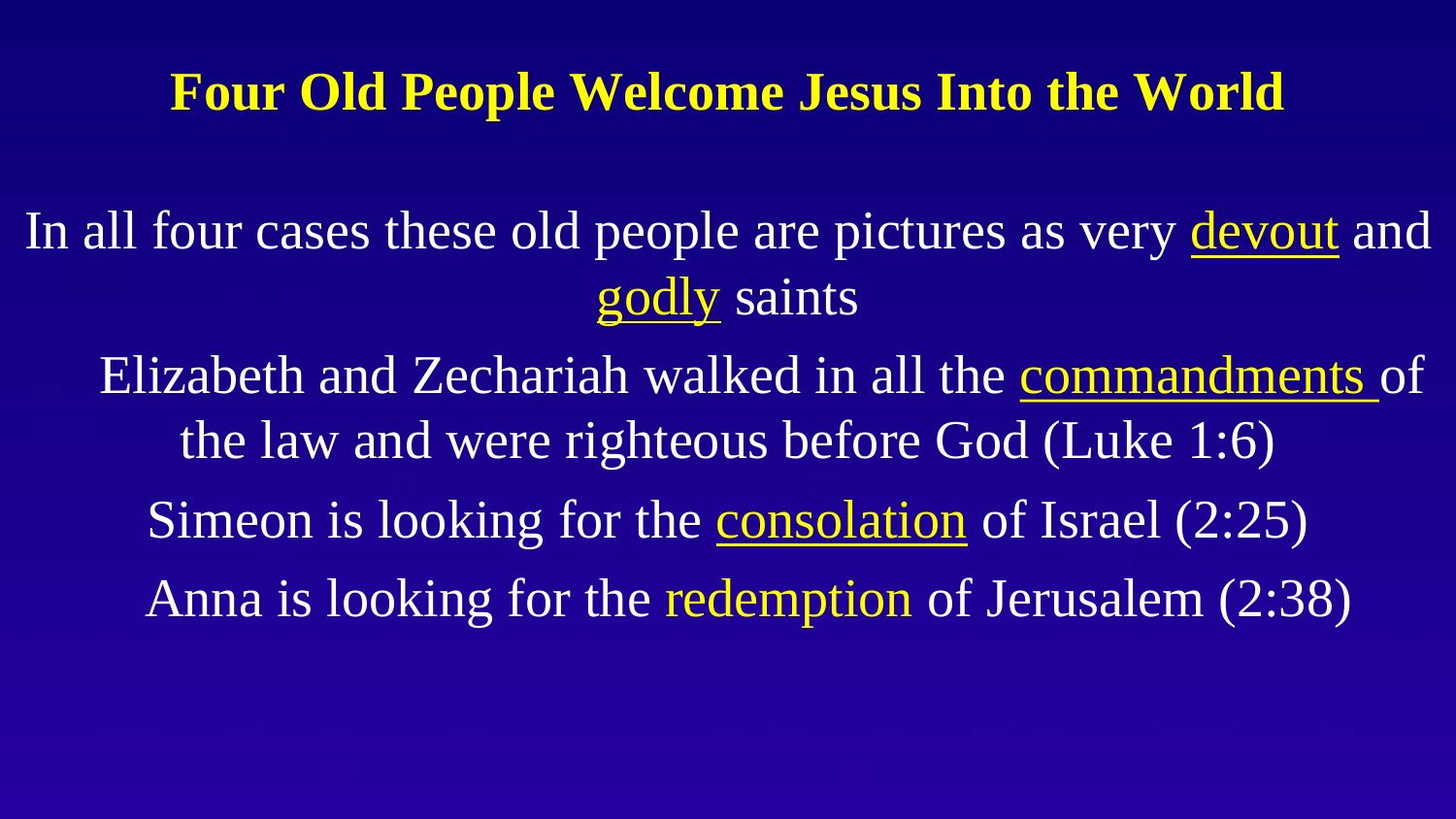# Who is Anna?

She was a prophetess and was a widow who did not re-marry and lived until she was 84 or 104 either way you do the math She did not depart from the Temple She fasted and prayed Until the final hour she gave thanks to God and spoke of him to all who were looking for the redemption of Jerusalem.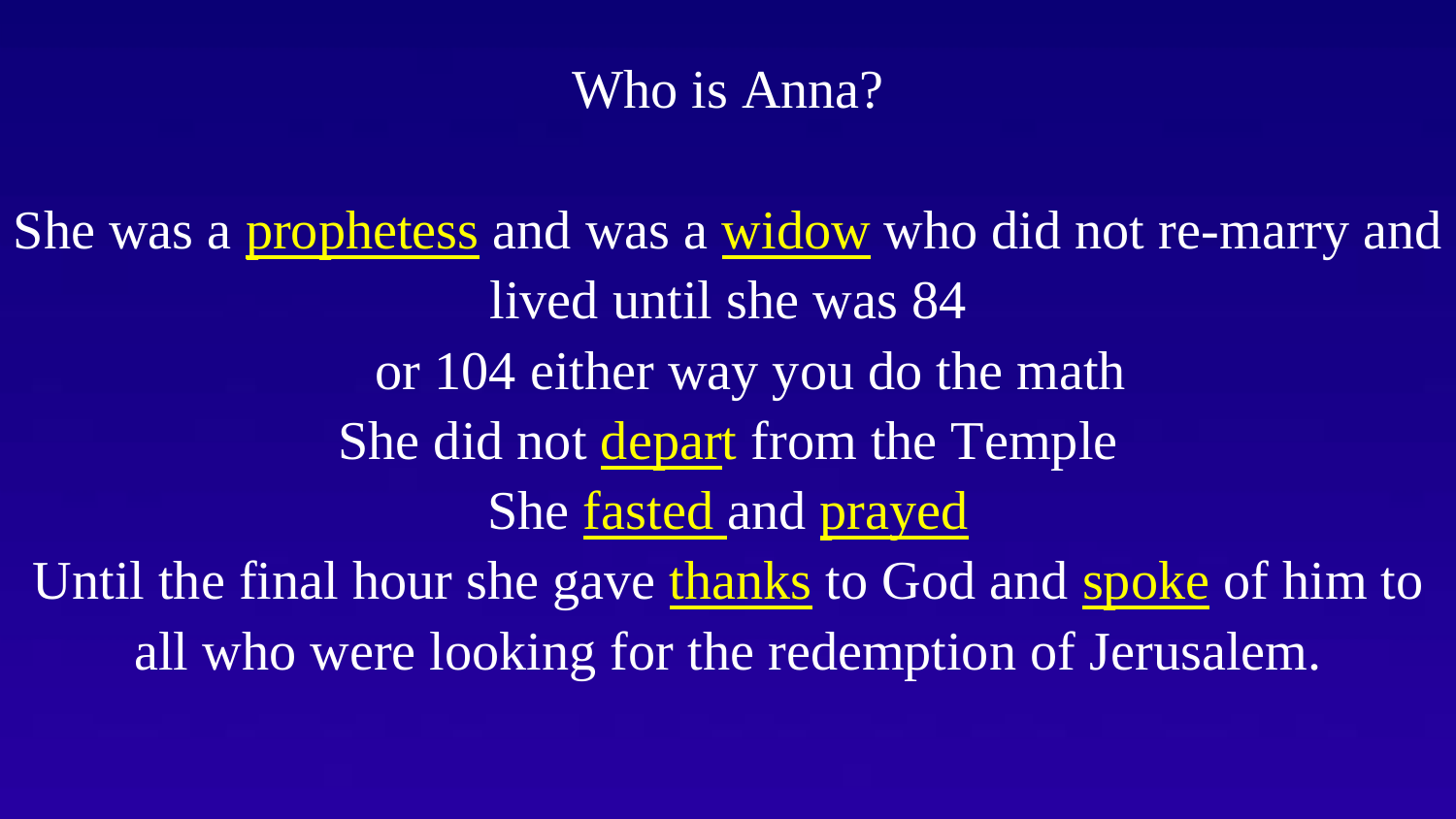#### Anna's Character Profile

She was old but not helpless She knew pain but not bitterness She knew limits but not uselessness She knew loneliness but not emptiness She stayed <u>faithful</u> and fruitful to the end of her life (Luke 2:36a)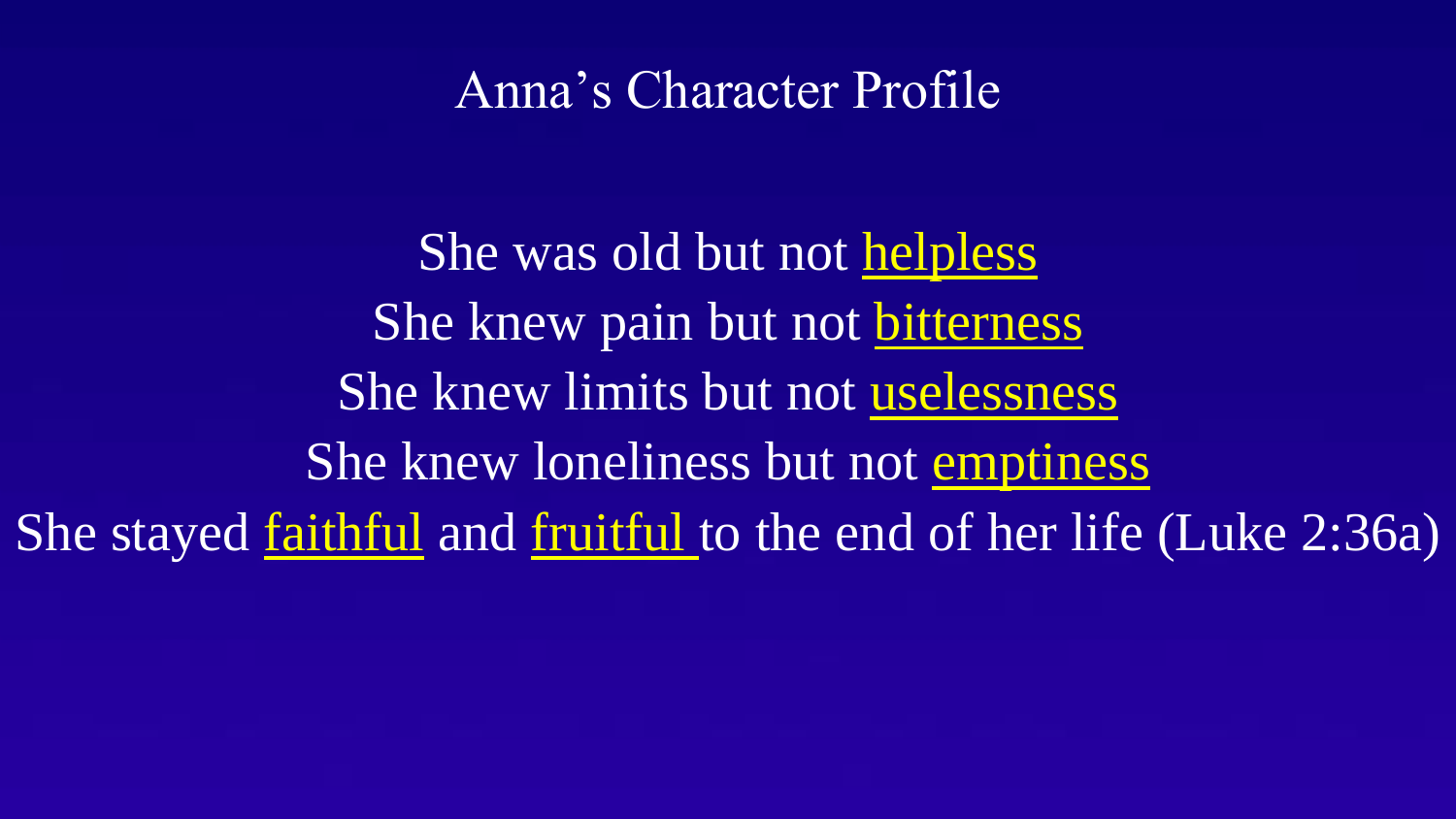### . The Second Reason Why God Chose Old People

# Luke 16:16 Jesus says,

"The law and the prophets were until John, since then the gospel of the kingdom of God is preached."

We no longer live merely in the era of promise with the law and the prophets awaiting the consolation of Israel. Now we live in the era of fulfillment when the kingdom of God is preached as present and powerful, albeit not yet consummated.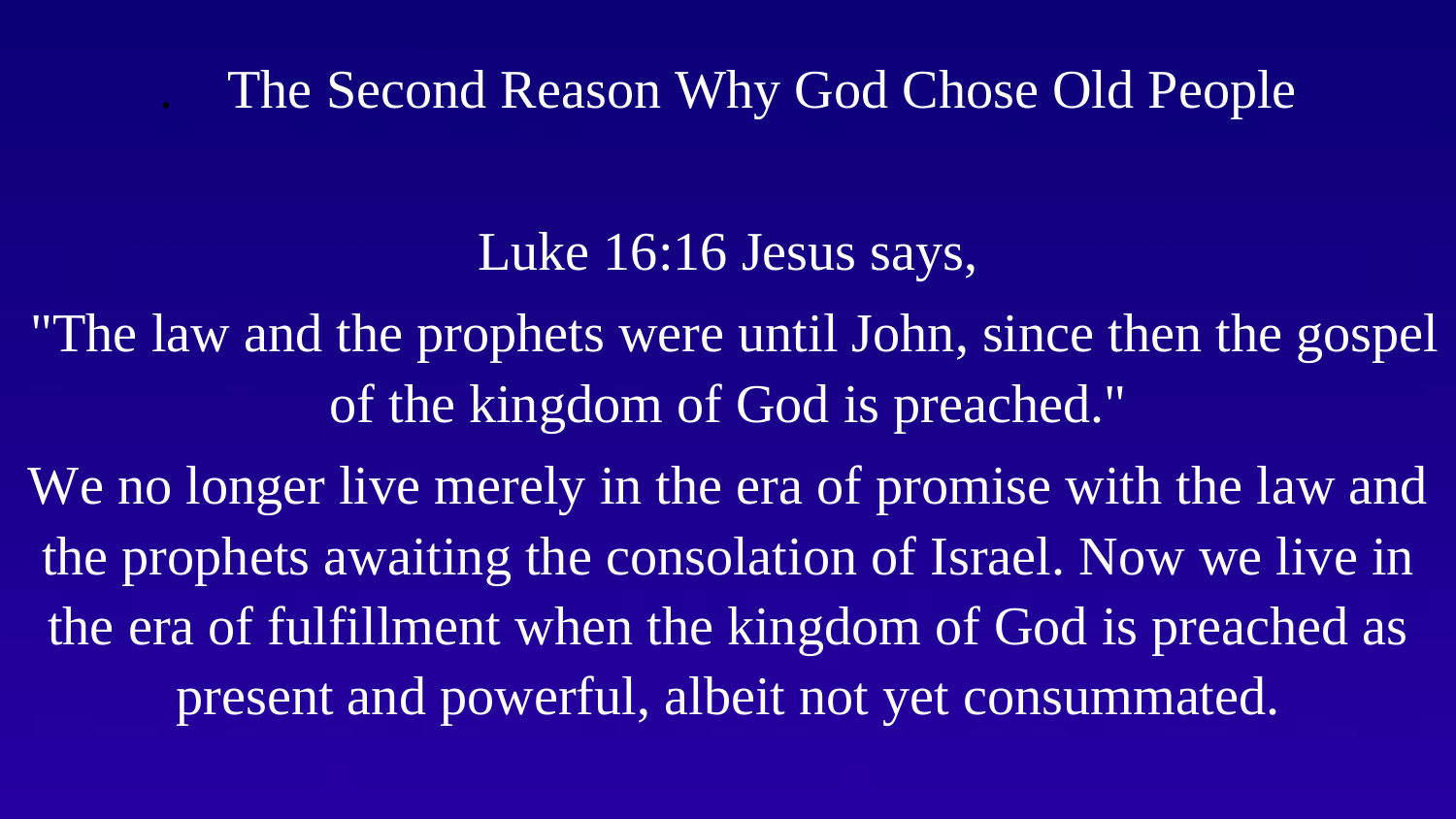## Simeon assigns two tasks to Jesus

Simeon is fulfilling Isaiah's prophecies in Isaiah 52.10 The Lord has bared his holy arm before the eyes of all the nations and all the ends of the earth shall see the salvation of our God."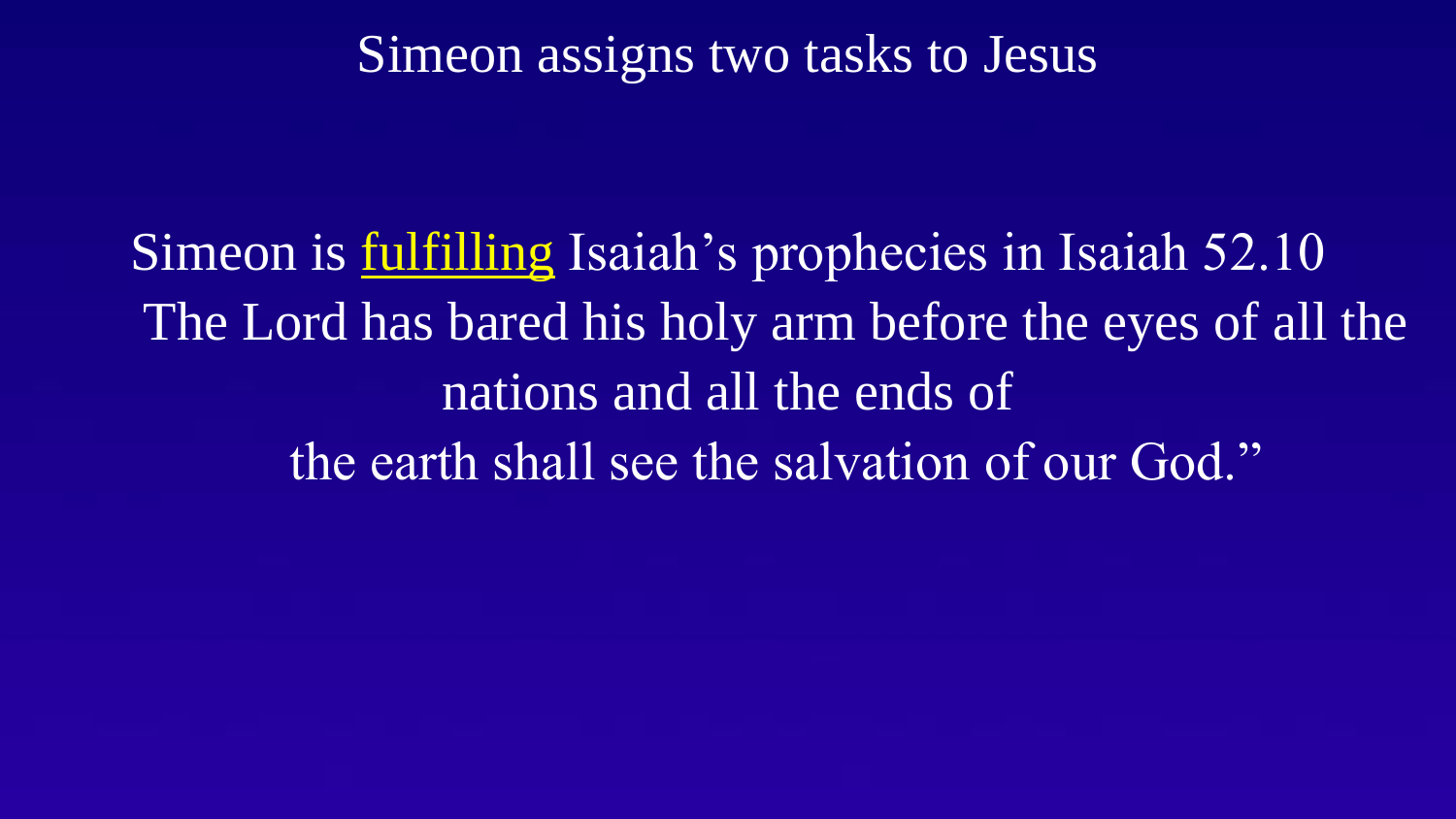### Simeon assigns two tasks to Jesus

As the light of the world he brings revelation to the nations He brings glory to Israel Simeon's warning: Is whether a person has a heart humble enough to trust Christ Alone for salvation or whether the person is haughty and must be humbled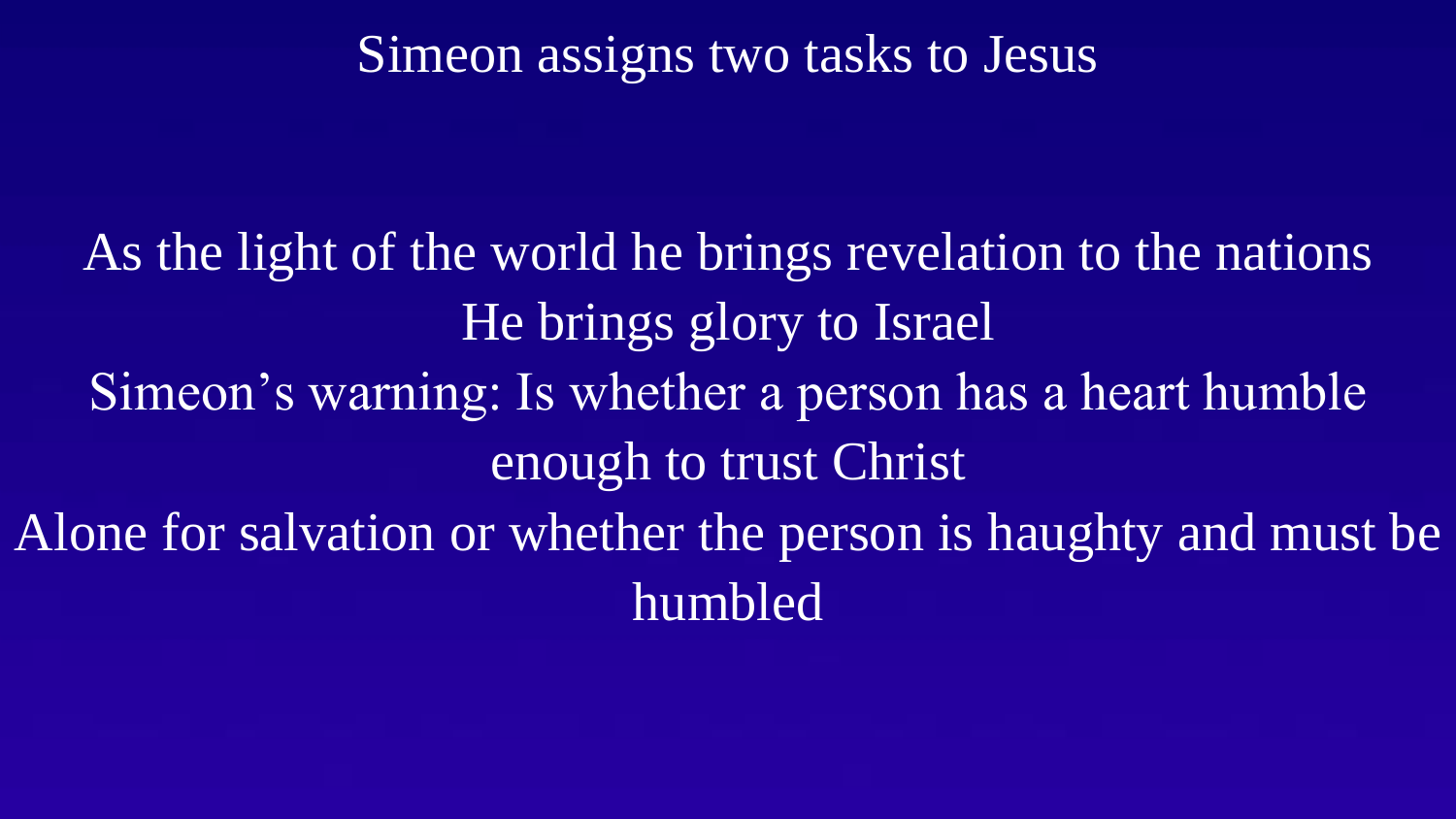## Newness and Continuity

# Number One

For Luke the era of the law and the prophets has grown old like Simeon and Ann is passing away. Christ and the message of his kingdom have come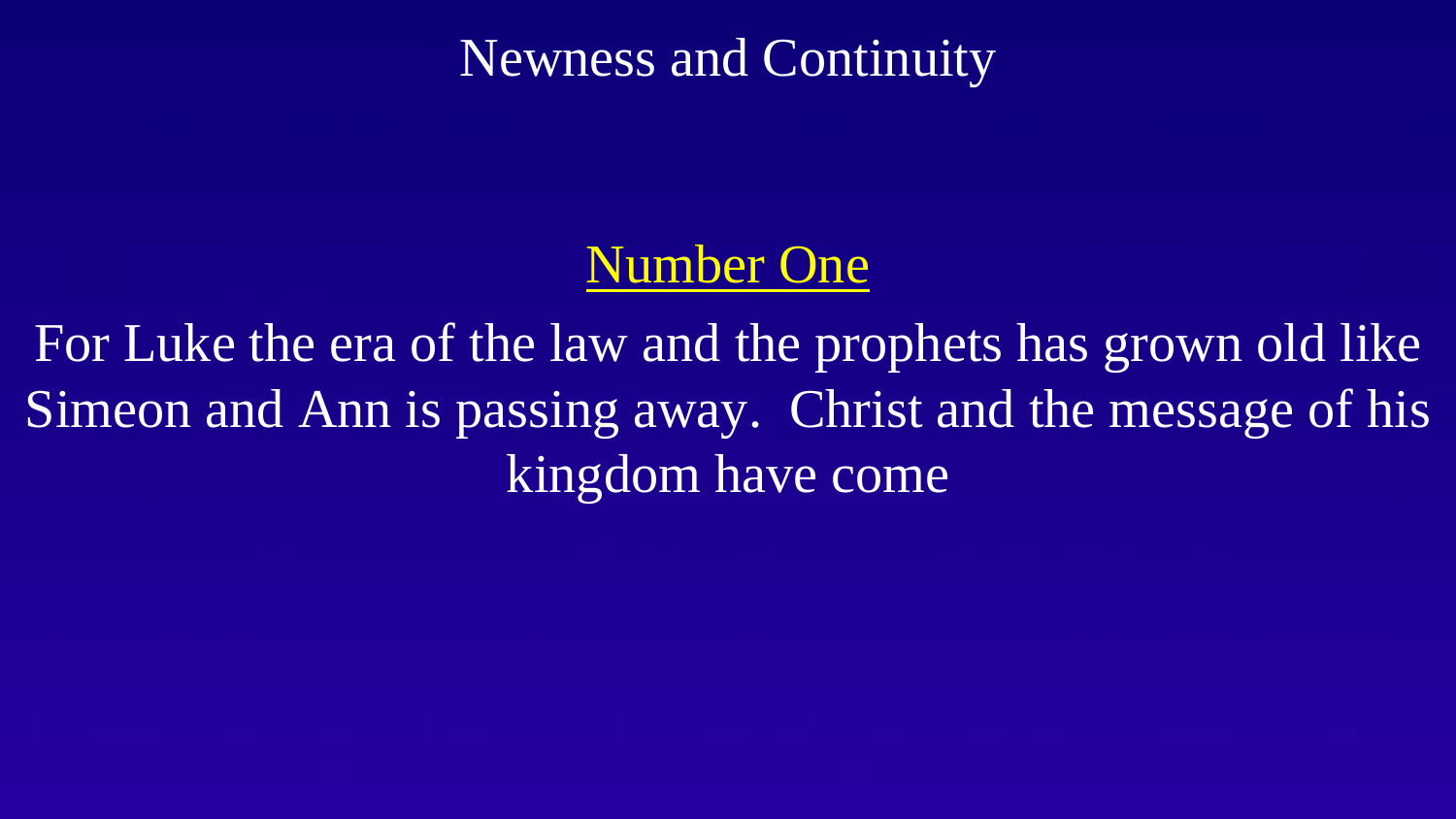Newness and Continuity

### Number Two

Luke depicts this new era as marked by an amazing outpouring of the Holy Spirit In the Book of Acts but he also shows that this same Spirit was at work in a similar though not identical way in the old era in Elizabeth, Zechariah and Simeon